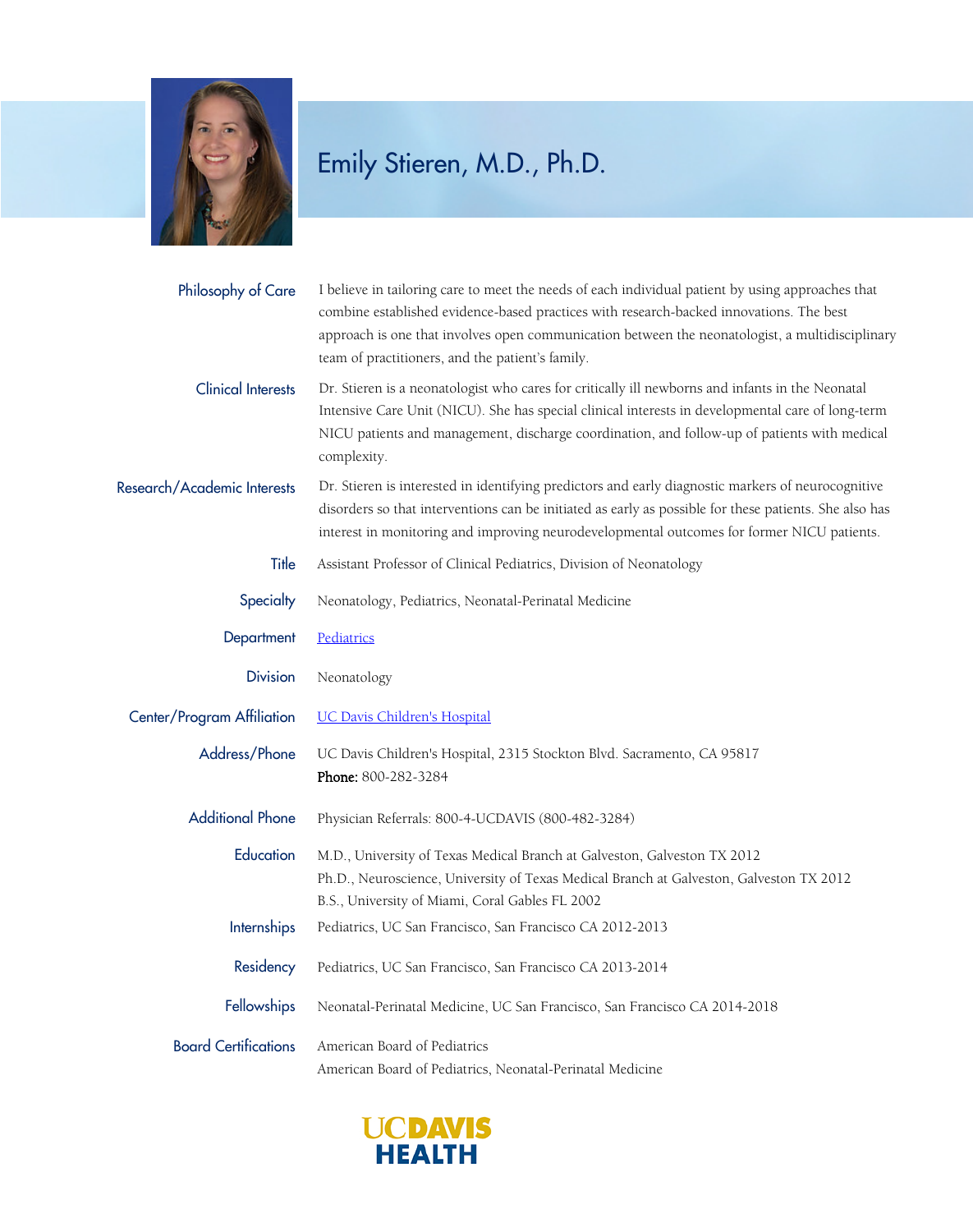

## Emily Stieren, M.D., Ph.D.

| <b>Professional Memberships</b>   | American Academy of Pediatrics                                                              |
|-----------------------------------|---------------------------------------------------------------------------------------------|
|                                   | American Physician Scientists Association                                                   |
|                                   | American Society for Cell Biology                                                           |
|                                   | California Association of Neonatologists                                                    |
|                                   | Society for Neuroscience                                                                    |
|                                   | Society for Pediatric Research                                                              |
| <b>Honors and Awards</b>          | Postdoctoral Research Fellowship, AP Giannini Foundation, 2017                              |
|                                   | Extramural Loan Repayment Award for Pediatric Research, National Institutes of Health, 2016 |
|                                   | National Research Service Award (F30), National Institutes of Health, 2007                  |
| <b>Select Recent Publications</b> | https://www.ncbi.nlm.nih.gov/myncbi/emily.stieren.1/bibliography/public/                    |

El Ayadi A, Stieren ES, Barral JM, Boehning D. Ubiquilin-1 and protein quality control in Alzheimer disease. Prion. 2013 Mar-Apr;7(2):164-9. doi:10.4161/pri.23711. Epub 2013 Jan 29. PMID:23360761.

El Ayadi A, Stieren ES, Barral JM, Oberhauser AF, Boehning D. Purification and aggregation of the amyloid precursor protein intracellular domain. J Vis Exp. 2012 Aug 28;(66):e4204. doi:10.3791 /4204. PMID:22952038.

El Ayadi A, Stieren ES, Barral JM, Boehning D. Ubiquilin-1 regulates amyloid precursor protein maturation and degradation by stimulating K63-linked polyubiquitination of lysine 688. Proc Natl Acad Sci USA. 2012 Aug 14;109(33):13416-21. doi:10.1073/pnas.1206786109. Epub 2012 Jul 30. PMID:22847417.

Stieren ES, El Ayadi A, Xiao Y, Siller E, Landsverk ML, Oberhauser AF, Barral JM, Boehning D. Ubiquilin-1 is a molecular chaperone for the amyloid precursor protein. J Biol Chem. 2011 Oct 14; 286(41):35689-35698. doi:10.1074/jbc.M111.243147. Epub 2011 Aug 18. PMID:21852239.

Stieren E, Werchan WP, El Ayadi A, Li F, Boehning D. FAD mutations in amyloid precursor